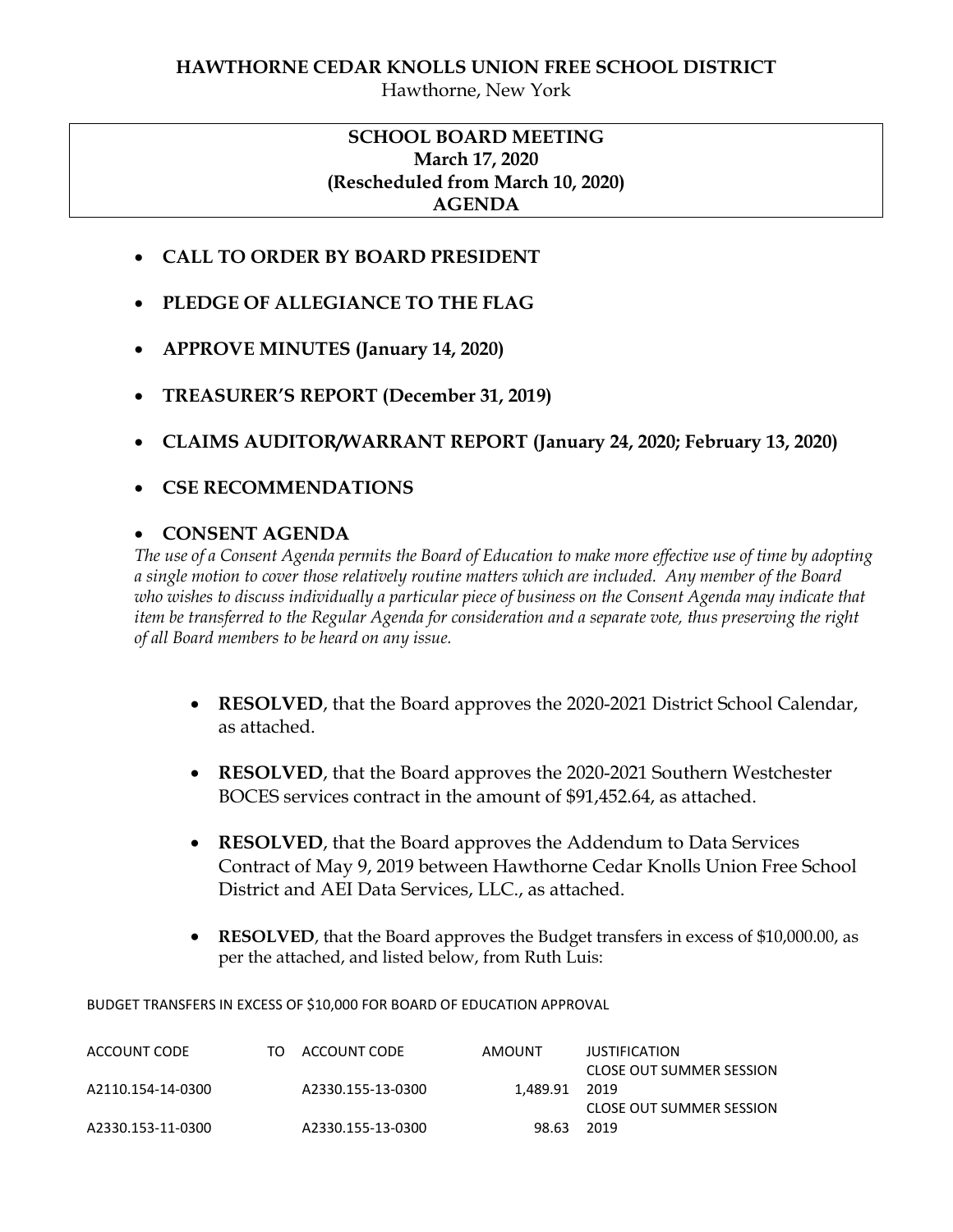# **HAWTHORNE CEDAR KNOLLS UNION FREE SCHOOL DISTRICT**

Hawthorne, New York

|                                        | <b>TOTAL</b>                           | 262,242.59       |                                                                                                     |
|----------------------------------------|----------------------------------------|------------------|-----------------------------------------------------------------------------------------------------|
| A9060.800-31-0100                      | A2630.200-22-0300                      | 49,850.00        | <b>PURCHASE OF SERVER</b>                                                                           |
| A2820.150-13-0300                      | A2820.150-11-0300                      | 88,994.00        | REALLOCATE FUNDS<br>APPROPRIATED INCORRECTLY BY<br><b>BUILDING LOCATION</b><br>REALLOCATE FUNDS FOR |
| A9060.800-31-0100                      | A5510.171-24-0300                      | 27,412.99        | REALLOCATE FUNDS FOR RETIREE<br><b>PAYOUT</b>                                                       |
| A2330.152-12-0300                      | A2330.155-11-0300                      | 9,398.30         | REALLOCATE FUNDS DUE TO<br>INCORRECT BUDGET CODING FOR<br><b>SALARIES</b>                           |
| A2330.152-11-0300                      | A2330.155-11-0300                      | 7,357.70         | REALLOCATE FUNDS DUE TO<br>INCORRECT BUDGET CODING FOR<br>SALARIES                                  |
| A2330.166-11-0300                      | A2330.155-12-0300                      | 15,732.51        | REALLOCATE FUNDS DUE TO<br>INCORRECT BUDGET CODING FOR<br>SALARIES                                  |
| A2330.152-14-0300                      | A2330.155-12-0300                      | 14,550.00        | REALLOCATE FUNDS DUE TO<br>INCORRECT BUDGET CODING FOR<br><b>SALARIES</b>                           |
| A2330.152-12-0300                      | A2330.155-12-0300                      | 19,033.89        | REALLOCATE FUNDS DUE TO<br>INCORRECT BUDGET CODING FOR<br><b>SALARIES</b>                           |
| A2330.153-11-0300                      | A2330.154-13-0300                      | 107.68           | <b>CLOSE OUT SUMMER SESSION</b><br>2019                                                             |
| A2330.166-13-0300                      | A2330.154-13-0300                      | 8,202.01         | <b>CLOSE OUT SUMMER SESSION</b><br>2019                                                             |
| A2330.166-11-0300                      | A2330.154-13-0300                      | 2,039.11         | <b>CLOSE OUT SUMMER SESSION</b><br>2019                                                             |
| A2330.171-13-0300<br>A2330.450-14-0300 | A2330.155-13-0300<br>A2330.155-13-0300 | 681.54<br>750.00 | <b>CLOSE OUT SUMMER SESSION</b><br>2019                                                             |
| A2330.171-12-0300                      | A2330.155-13-0300                      | 859.98           | 2019<br><b>CLOSE OUT SUMMER SESSION</b><br>2019                                                     |
| A2330.167-13-0300                      | A2330.155-13-0300                      | 216.60           | 2019<br><b>CLOSE OUT SUMMER SESSION</b>                                                             |
|                                        |                                        |                  | <b>CLOSE OUT SUMMER SESSION</b>                                                                     |
| A2330.167-12-0300                      | A2330.155-13-0300                      | 188.05           | <b>CLOSE OUT SUMMER SESSION</b><br>2019                                                             |
| A2330.166-14-0300                      | A2330.155-13-0300                      | 6,946.93         | <b>CLOSE OUT SUMMER SESSION</b><br>2019                                                             |
| A2330.166-12-0300                      | A2330.155-13-0300                      | 3,390.26         | <b>CLOSE OUT SUMMER SESSION</b><br>2019                                                             |
| A2330.154-12-0300                      | A2330.155-13-0300                      | 3,312.50         | <b>CLOSE OUT SUMMER SESSION</b><br>2019                                                             |
| A2330.153-12-0300                      | A2330.155-13-0300                      | 1,630.00         | <b>CLOSE OUT SUMMER SESSION</b><br>2019                                                             |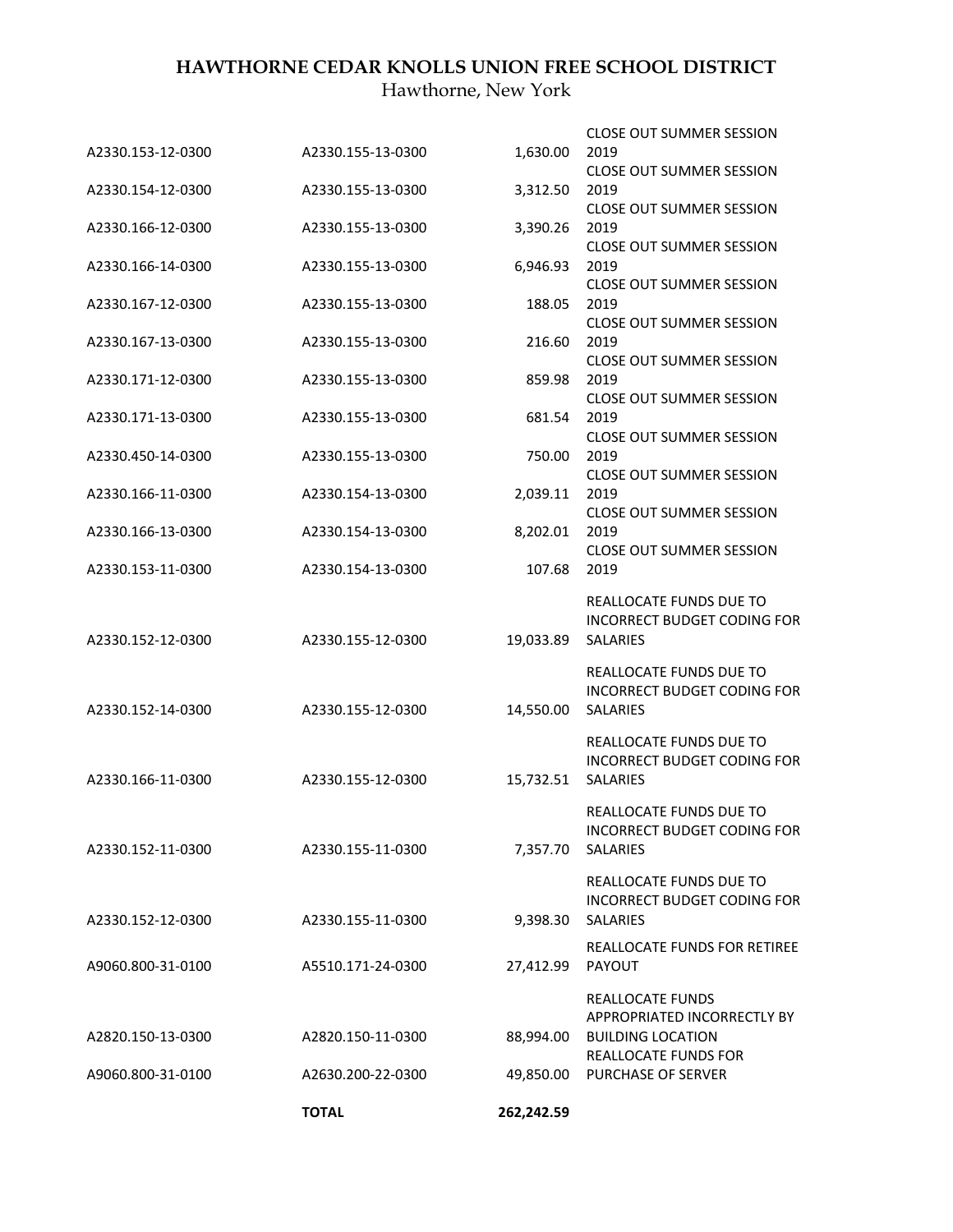# **REGULAR AGENDA**

 **WHEREAS,** the Governor of the State of New York has declared a State of Emergency pertaining to the COVID-19 pandemic; and

**WHEREAS**, there has been a declaration of both a Statewide and local State of Emergency, necessitating school closings for a period of weeks, as determined by both the Governor of New York State and the County Executive, respectively; and

**WHEREAS,** in order to preserve maximum state aid in accordance with Education Law §3604 and Executive Orders 202.2 and 202.4, school districts must exhaust any available time, including snow days and vacation days;

**NOW, THEREFORE, BE IT RESOLVED**, that upon the recommendation of the Superintendent of Schools, the Board of Education hereby amends the 2019-2020 School District Calendar, as presented to the Board at this meeting, a copy of which amended calendar shall be incorporated by reference within the minutes of this meeting.

 **RESOLVED**, it is the desire of the participating school districts of the Southern Westchester Board of Cooperative Educational Services, adopting this Resolution to bid jointly in those supplies, commodities, materials and equipment set forth below.

## Now, therefore,

**BE IT RESOLVED** that the Hawthorne Cedar Knolls Union Free School District agrees to participate with other school districts of the Southern Westchester Board of Educational Services, Westchester County, New York in the joint bidding of supplies, commodities, materials and equipment as set forth in the attached.